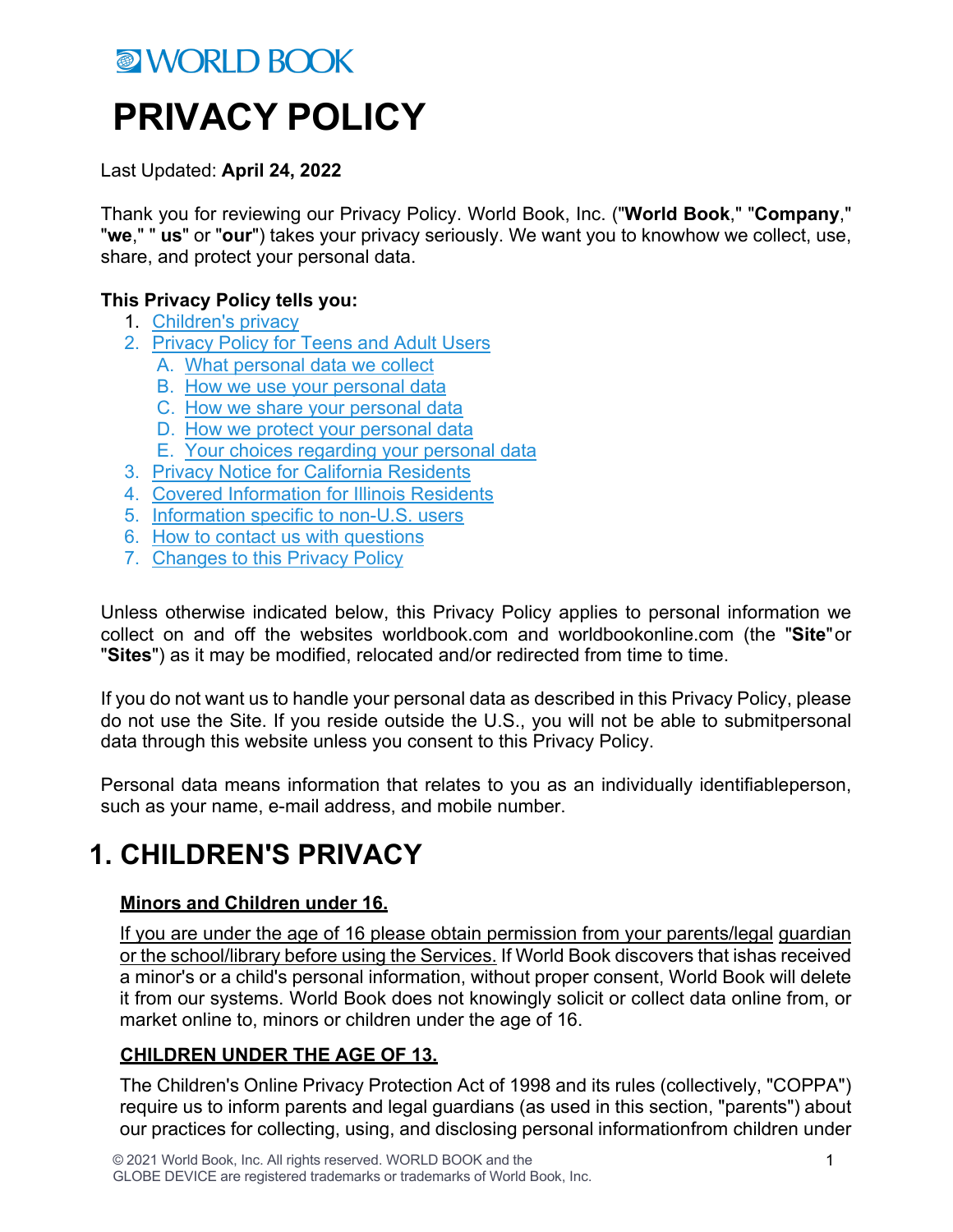the age of 13 ("children"). It also requires us to obtain verifiable consent from a child's parent for certain collection, use, and disclosure of the child's personal information.

This Section notifies parents of:

- o The types of information we may collect from children.
- o How we use the information we collect.
- o Our practices for disclosing that information.
- o Our practices for notifying and obtaining parents' consent when we collect personal information from children, including how a parent may revoke consent.
- o All operators that collect or maintain information from children through this Site.

#### *The other provisions of this Privacy Policy applies to teens and adults.*

#### **Information We Collect from Children**

Often Children are on the Site as the result of a Business Subscription between World Book and the child's School or Library. Children can access many parts of the Site and its content and use many of its features without providing us with personal information. However, some content and features require us to collect certain information, including personal information, from them. In addition, we use certain technologies, such as cookies, to automatically collect information from our users (including children) when they visit or use the Site.

We only collect as much information about a child as is reasonably necessary for the child to participate in an activity, and we do not condition his or her participation on thedisclosure of more personal information than is reasonably necessary.

**Information We Collect Directly.** A child must provide us with the following information to create a personal My World Book Account on our Site: name (not required to be a full name), a username, password, and security question and answer that a user can use to reset a password should it be forgotten.

We enable authorized users to communicate with others on or through the Site by posting to public areas of the Site. The nature of these Social Features allows children to disclose personal information about themselves. We do not monitor or review this content before it is posted, and we do not control the actions of third parties with whom your child shares his or her information. We encourage parents to educate their childrenabout safe internet use and to monitor their children's use of social features.

**Automatic Information Collection and Tracking.** We use technology to automatically collect information from our users, including children, when they access and navigate through the Site and use certain features. The information we collect through these technologies may include:

- o Cookies, including those provided by Google Analytics,
- o Web beacons, or
- o Internet Protocol (IP) Address and other connection information that identifies a device's location (geolocation information)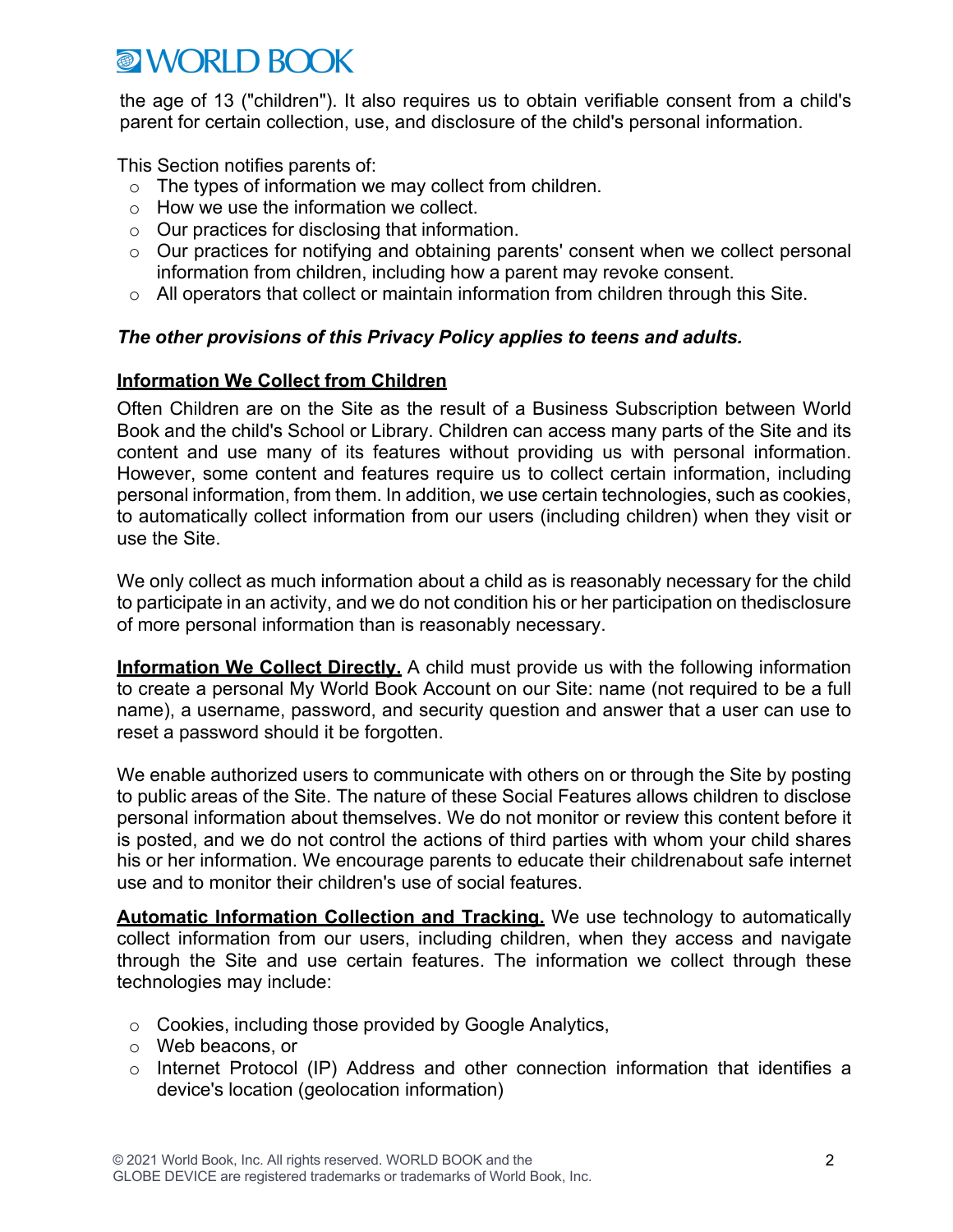#### **How We Use Your Child's Information**

We use the personal information we collect from your child to:

- $\circ$  register him or her with the Site;
- o allow him or her to create a personalized My World Book account to saveinformation;
- o track his or her performance in games or other activities;
- o retain progress on digital assessments.

We use the information we collect automatically through technology (see Automatic Information Collection and Tracking) and other non-personal information we collect to improve our Site and Service and to deliver a better and more personalized experienceby enabling us to: Store information about the child's preferences, progress and performance, allowing us to customize the content according to individual interests.

#### **Our Practices for Disclosing Children's Information**

We do not share, sell, rent, or transfer children's personal information other than as described in this section.

We may disclose aggregated information about many of our users:

- A. To third parties we use to support the internal operations of our Site and who arebound by contractual or other obligations to use the information only for such purpose and to keep the information confidential.
- B. If we are required to do so by law or legal process, such as to comply with any court order or subpoena or to respond to any government or regulatory request.
- C. If we believe disclosure is necessary or appropriate to protect the rights,property, or safety of World Book, our customers or others, including to:
	- I. protect the safety of a child;
	- II. protect the safety and security of the Site; or
	- III. enable us to take precautions against liability.
- D. To law enforcement agencies or for an investigation related to public safety.

#### **Accessing and Correcting Your Child's Personal Information**

At any time, you may review the child's personal information maintained by us, requireus to correct or delete the personal information, and/or refuse to permit us from further collecting or using the child's information.

You can review, change, or delete your child's personal information by:

E. Sending us an email at wboltech@worldbook.com. To protect your privacy andsecurity, we may require you to take certain steps or provide additional information to verify your identity before we provide any information or make corrections.

#### **Operators That Collect or Maintain Information from Children**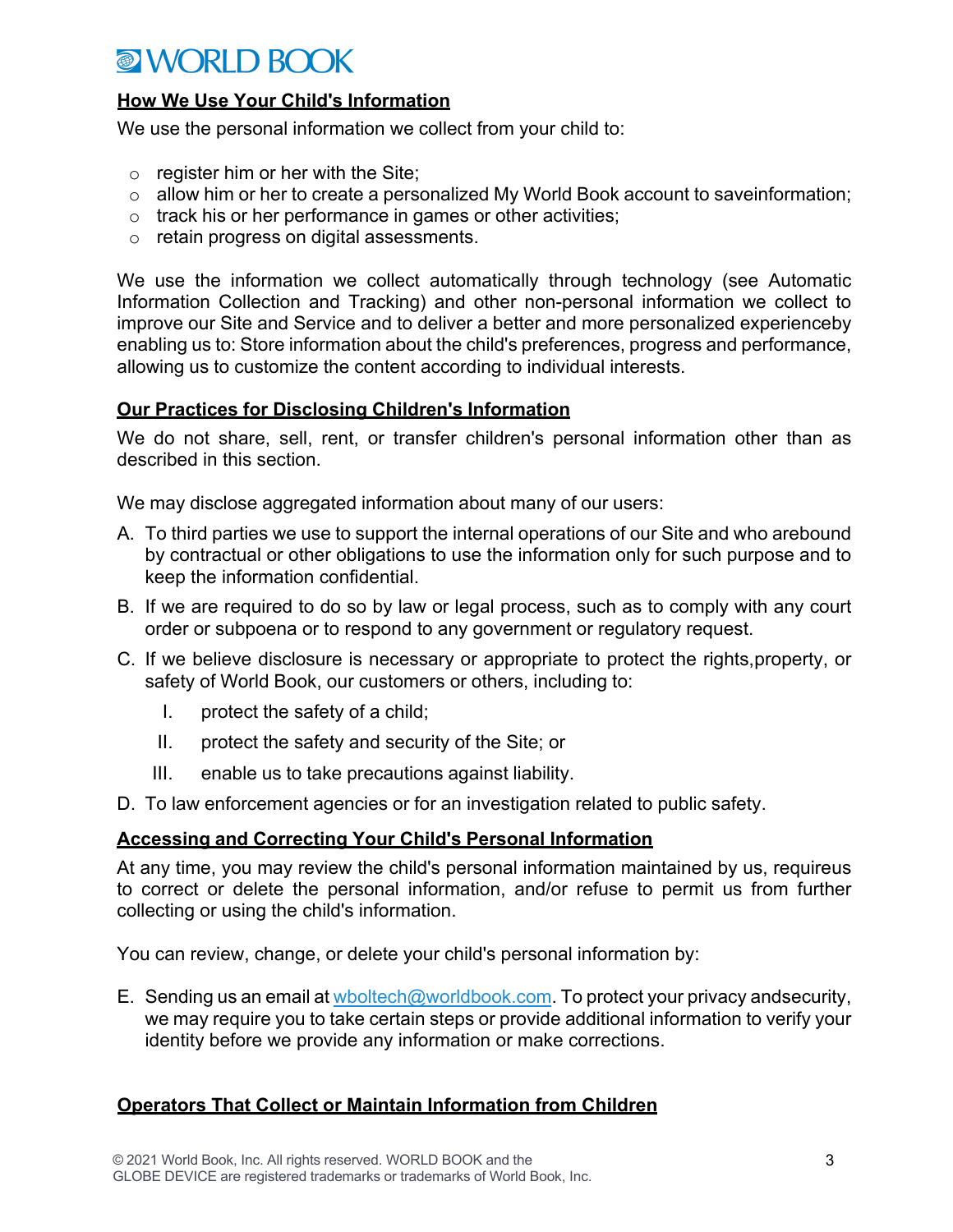The following are all operators that may collect or maintain personal information from children through the Site:

Cybage Software Pvt. Ltd.Cybage Towers Survey No 13A/ 1+2+3/1Wadgaon Sheri Pune, Maharashtra - 411014Ph: +91-20-66041700

### **2. PRIVACY POLICY FOR TEENS AND ADULT USERS**

### **A. WHAT PERSONAL DATA WE COLLECT**

#### **Information You Give Us**

We collect personal data that you voluntarily share with us through the Site. For example, we collect information from you when you create an account or fill out a request form on the Site.

The personal data you might provide us may include:

- o Identifiers, including real name, postal address, online identifier, Internet Protocol address, telephone number, email address, or account name, photograph, or driver's license.
- o Financial information, including bank account number or debit cardnumber.
- o Protected classifications, such as military status.
- o Commercial information, including products and services purchased; product registration data; and purchase, service, and installation dates.
- o Geolocation data, including: location.
- o Professional or Employment-Related Information.

You may also submit (a) order information, including name, company name, product information, and delivery address; and (b) payment information, including billing address, credit card number, expiration date, and CVV into the Site. This information is transmitted via Transport Security Layer (TSL) encryption to a

third-party order and payment processor under contract with Company. Thisorder and payment information is not stored on Company' servers.

#### **Information We Collect Through Technology On The Site**

We collect information through technology to enhance our ability to serve you. When you access and use the Site, Company and, in some cases, our third-partyservice providers collect information about how you interact with the Site. We describe below methods we use to collect information through technology.

#### **i. IP Address and Other Connection Information**

When you visit the Site, we collect your device identifier, browser information, and Internet Protocol (IP) address. An IP address is often associated with the portal you used to enter the Internet, like your Internet service provider (ISP), company, association, or university. While an IP address may reveal your ISP orgeographic area, we cannot determine your identity solely based upon your IP address. We do not link your personal data to device identifier information, browser information, and IP addresses. Where, according to local law, IP addresses and the like are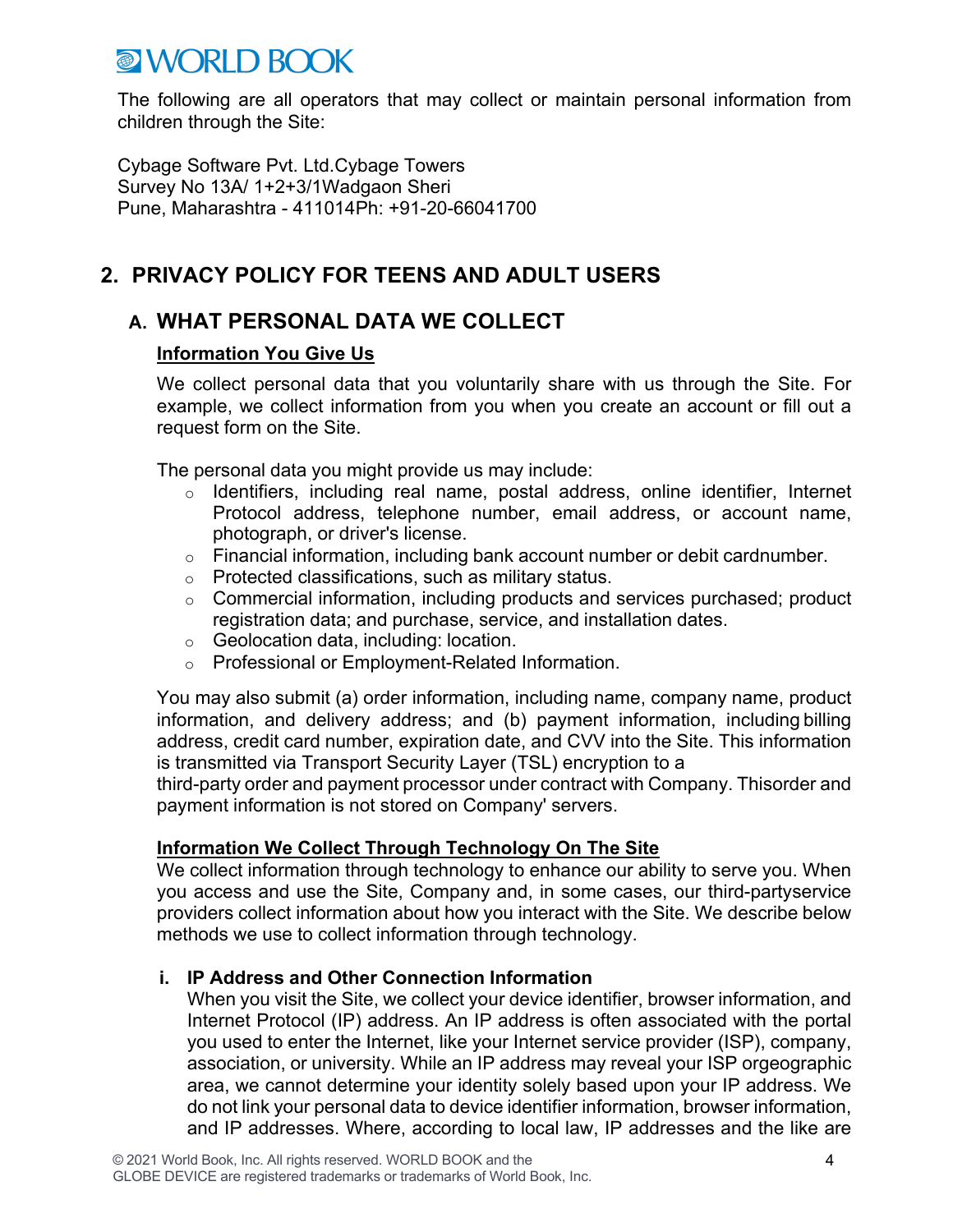considered personal data, then we treat them as such.

#### **ii. Do We Use Cookies?**

Yes. Cookies are small files that the Site or our service provider transfers to your computer's hard drive through your Web browser that enables the Site's or service provider's systems to recognize your browser and capture and remembercertain information. We use cookies to help us understand how users use the Site. For example, cookies gather information about how long you spend on a web page so that we can understand what web pages are of most interest to users.

If you prefer, you can choose to have your computer warn you each time a cookie is being sent, or you can choose to turn off cookies by adjusting your browser settings. If you turn off your cookies, some of the features on the Sitemay not function properly.

#### **iii. Google Analytics**

We use cookies provided by Google Analytics, a third-party service provider, to assist us in better understanding our Site visitors. These cookies collect data tied to a user's IP address, such as the length of time a user spends on a page, the pages a user visits, and the websites a user visits before and after visiting the Site. Based on this information, Google Analytics compiles aggregate data about Site traffic and Site interactions, which we use to offer better Site experiences and tools in the future. Google Analytics does not collect any personal data(other than IP Address which may be considered personal data in some countries). For more information on Google Analytics, visit https://support.google.com/analytics.

#### **iv. Web Beacons**

We include small graphic images or other web programming code, called web beacons (also known as "pixel tags", "web bugs" or "clear GIFs"), on the Site. The web beacons are minute graphics with a unique identifier. They are used totrack the online movements of Web users. In contrast to cookies, which are stored in a user's computer hard drive, web beacons are embedded invisibly onWeb pages and are about the size of the period at the end of this sentence.

#### **v. Your 'Do Not Track' Browser Setting**

We support the Do Not Track (DNT) browser setting. DNT is a preference you can set in your browser's settings to let the websites you visit know that you do not want the websites collecting your personal data.

Unless you tell us otherwise by selecting the DNT browser setting, we may track your online activities over time and across third-party websites or online services. For example, we might use web beacons to help us determine what links or advertisers brought you to our Site. We then track your activities on our Site. We also may use web beacons to track your visits to other websites so that third- party service providers can display Company advertisements to you on those other websites based on your activities while on the Site ("remarketing").

#### **Information Third Parties Provide About You**

We may supplement the information we collect about you through the Site with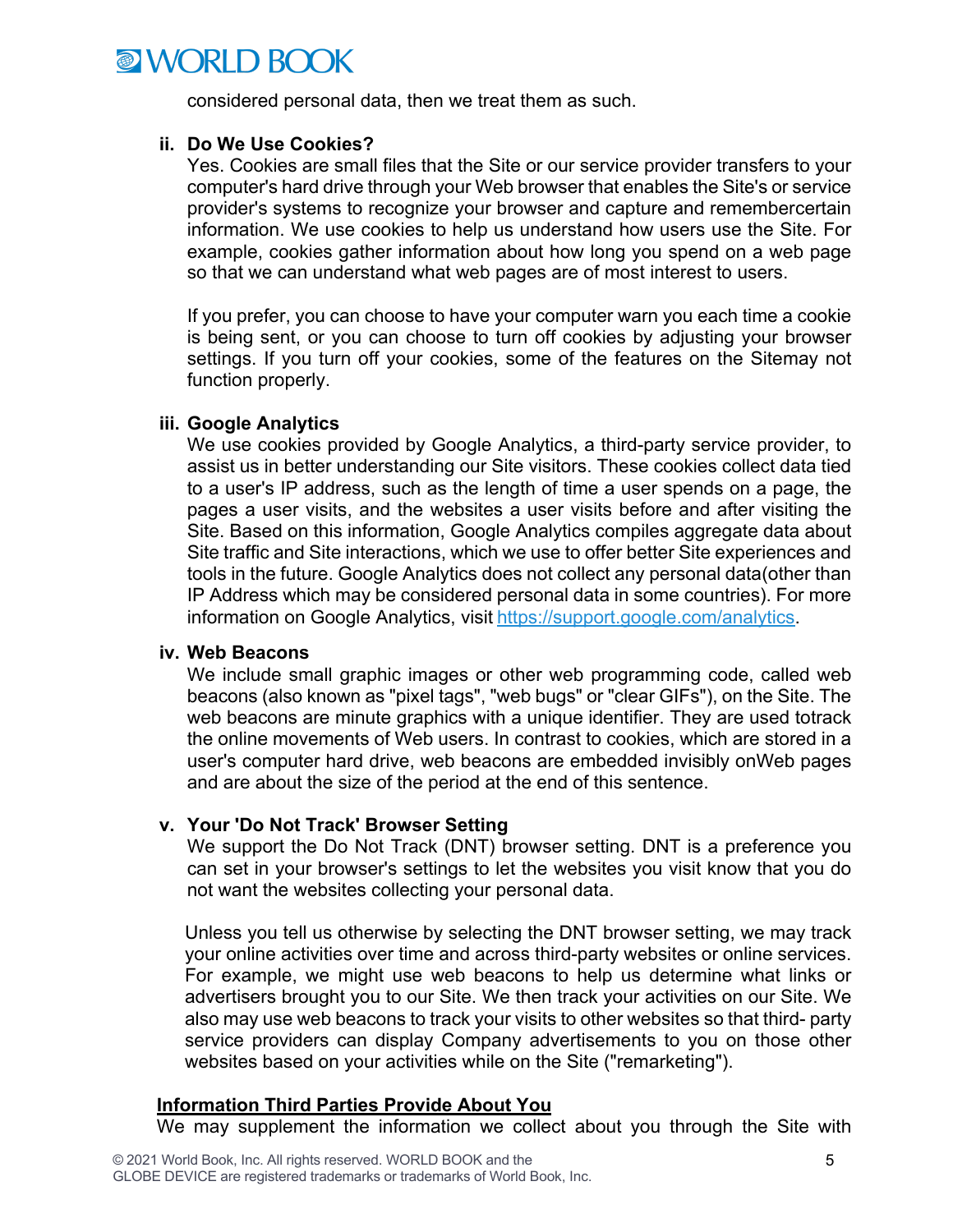records received from third parties in order to enhance our ability to serve you, totailor our content to you, and to offer you information that we believe may be of interest to you. For example, the service provider that processes orders submitted through the Site shares your order information, but not payment information, with us.

#### **Information You Provide To A Third Party**

The Site includes links from the Site to, and plug-ins (such as Twitter buttons)from, sites or applications operated by third parties ("Third-Party Sites"). Company does not control any Third-Party Sites and is not responsible for any information they may collect. The information collection practices of a Third-PartySite are governed by its privacy policy. It is your choice to enter any Third-Party Site. We recommend that you read its privacy policy if you choose to do so.

### **B. HOW WE USE THE PERSONALDATA WE COLLECT**

We use the information we collect to serve you and improve your experience on the Site. Some examples include:

- o Addressing service complaints
- o Communicating with you by email, telephone, or text message, in accordance with your wishes

o

- $\circ$  Evaluating job applications
- o Sending you marketing and promotional emails, on behalf of Company or selected third parties, unless you have told us you do not want to receive such emails
- o Troubleshooting technical problems on the Site
- o Responding to questions and feedback
- o Conducting research and analysis
- o Marketing and advertising our products and services
- o Improving customer service
- $\circ$  Continuously evaluating and improving the online and mobile user experience
- o Preventing, discovering and investigating violations of this Privacy Policy or anyapplicable terms of service or terms of use for the Mobile Application, and investigating fraud, chargebacks or other matters
- o Compliance with the law or to protect the rights, property, or safety of Company,our users, or others, including to maintain network and information security, for fraud prevention, and to report suspected criminal acts

**Data Retention -** We retain your personal data for the duration of the customer relationship, if any. Wealso retain your personal data for 12 months after our last interaction with you.

### **C. HOW WE SHARE THE PERSONAL DATA WECOLLECT**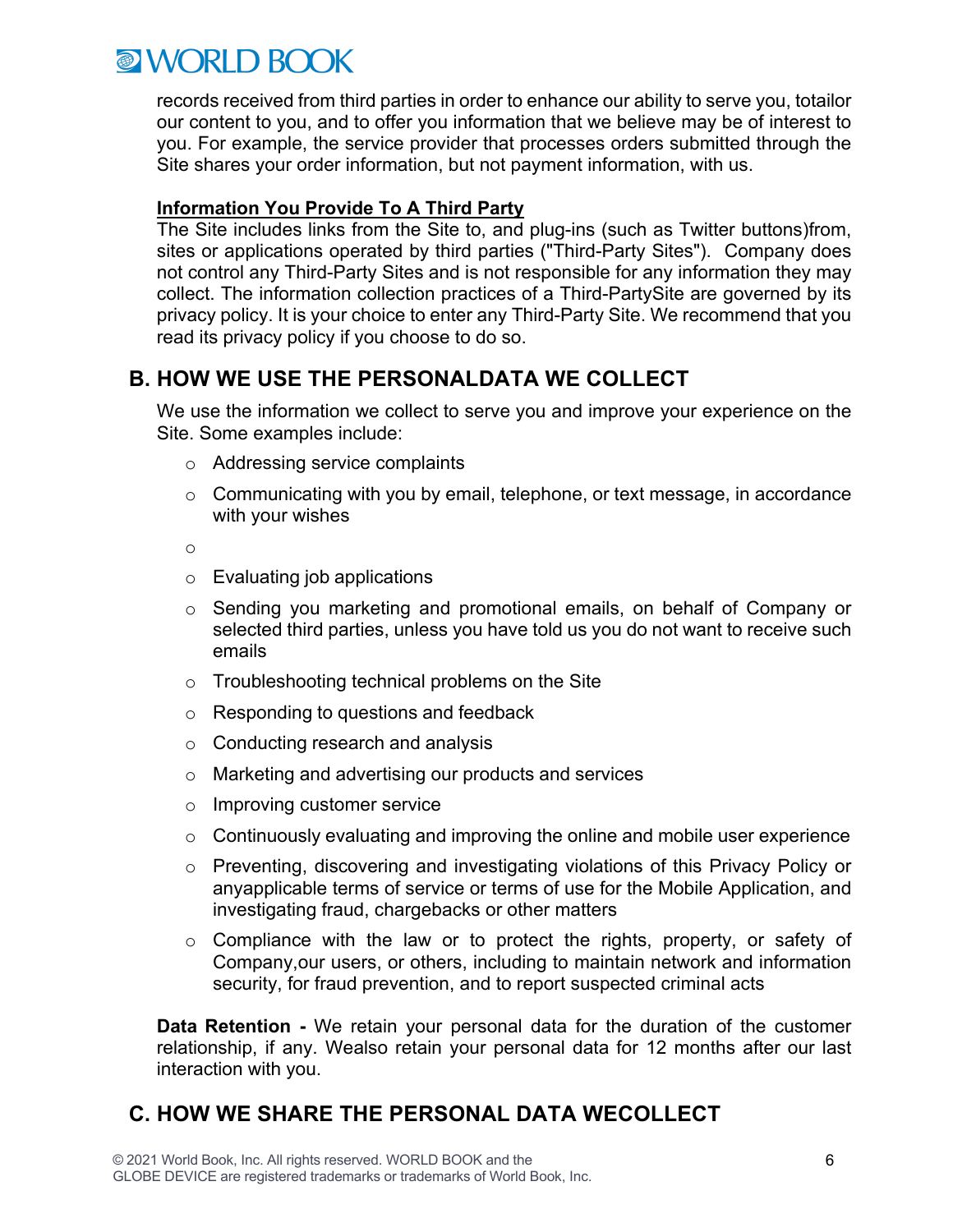We do not sell or rent your personal data to third parties. The following are some of theways we share your personal data:

- **i. Affiliated Companies:** Company may also share your personal data with other companies in the Company family of companies as necessary to respond to yourrequests.
- **ii. Third-Party Service Providers:** We will share your personal data with thirdparty service providers under contract with Company to help us provide servicesto you. The following are some examples of the types of third-party service providers with which we share your personal data and our purpose for doing so:
- **iii. Data Analytics:** We retain third-party service providers to help us performdata analytics regarding your interactions with the Site. For example, Google Analytics may track what pages users visit on the Site and how long they stay there to determine how users use the Site.
- **iv. Legal Advice:** We may disclose your personal data to an attorney in the process of obtaining legal advice.
- **v. Third-party Processors:** Through the Site, you transmit your order and payment information to a third-party order and payment processor.
- **vi. Advertising Platforms:** We may disclose the fact that you visited the Siteto advertising networks so that they can show you Company advertisements on other websites and platforms. These services can help us tailor advertising that we think may be of interest to you based on your use of the Site and to otherwise collect and use data about your use of theSite.

We require these third-party service providers, by written agreement, to provide safeguards for your personal data similar to the ones that we provide.

- i. **Required Disclosures:** We may be required to share personal data in a court proceeding, in response to a court order, subpoena, civil discovery request, otherlegal process, or as otherwise required by law.
- ii. **Legal Compliance and Protections:** We may disclose account and other personal data when we believe disclosure is necessary to comply with the law orto protect the rights, property, or safety of Company, our users, or others. This includes exchanging personal data with other companies and organizations for fraud protection and credit risk reduction.
- iii. **Corporate Transactions:** We reserve the right to disclose and transfer your data, including your personal data:
	- **a.** To a subsequent owner, co-owner, or operator of the Site or successor database.
	- **b.** In connection with a corporate merger, consolidation, the sale of substantially all of our membership interests and/or assets or other corporate change, including to any prospective purchasers.

### **D. HOW WE PROTECT THE PERSONAL DATA WE COLLECT**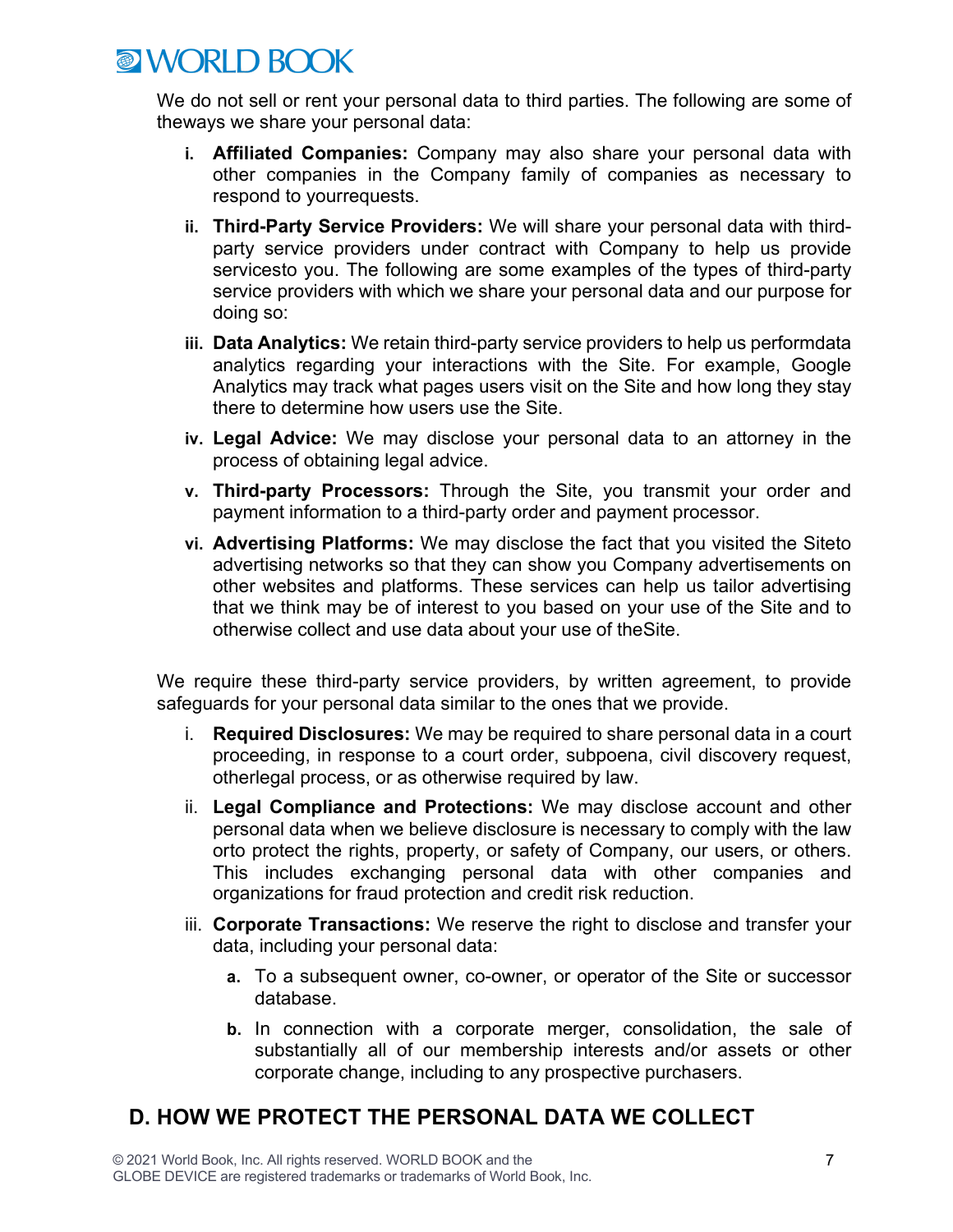The security and confidentiality of your personal data is important to us. We have technical, administrative, and physical security measures in place to protect your personal data from unauthorized access or disclosure and improper use.

For example, we use Transport Security Layer (TSL) encryption to protect the data collection forms on our Site. In addition, we restrict access to your personal data. Onlyemployees who need the personal data to perform a specific job (for example, a customer service representative) are granted access to personal data. Employees with access to personal data are kept up-to-date on our security and privacy practices.

It is important for you to protect against unauthorized access to your password and to yourcomputer. Be sure to close your browser after you have completed your visit to the Site.

Please note that despite our reasonable efforts, no security measure is ever perfect orimpenetrable, so we cannot guarantee the security of your personal data.

### **E. YOUR CHOICES REGARDING YOUR PERSONAL DATA**

You may contact Privacy@scottfetzer.com to access, update, correct, and delete yourpersonal data.

In addition, you may cancel or modify the email communications you have chosen to receive from Company by following the instructions contained in emails from us. Alternatively, you may email Company at wboltech@worldbook.com with your request, stating 'Unsubscribe' in the header and what email addresses you wish not to receive Company emails. Within a reasonable period, we shall ensure that such email addressesare unsubscribed.

### **3. PRIVACY NOTICE FOR CALIFORNIA RESIDENTS**

If you are a California resident, California law may provide you with additional rights regarding our use of your personal information. To learn more about your California privacyrights, visit:

https://worldbookonline.com/wb/subscribe/Help?id=californiaprivacy.html.

### **4. COVERED INFORMATION FOR ILLINOIS RESIDENTS**

In compliance with Illinois's Student Online Personal Protection Act ("SOPPA"), we makethe following disclosures concerning World Book's collection, use, and disclosure of Covered Information here:

https://worldbookonline.com/wb/subscribe/Help?id=illinoissoppa.html.

### **5. INFORMATION SPECIFIC TO NON-U.S. USERS**

World Book products and services are offered through independent distributors in the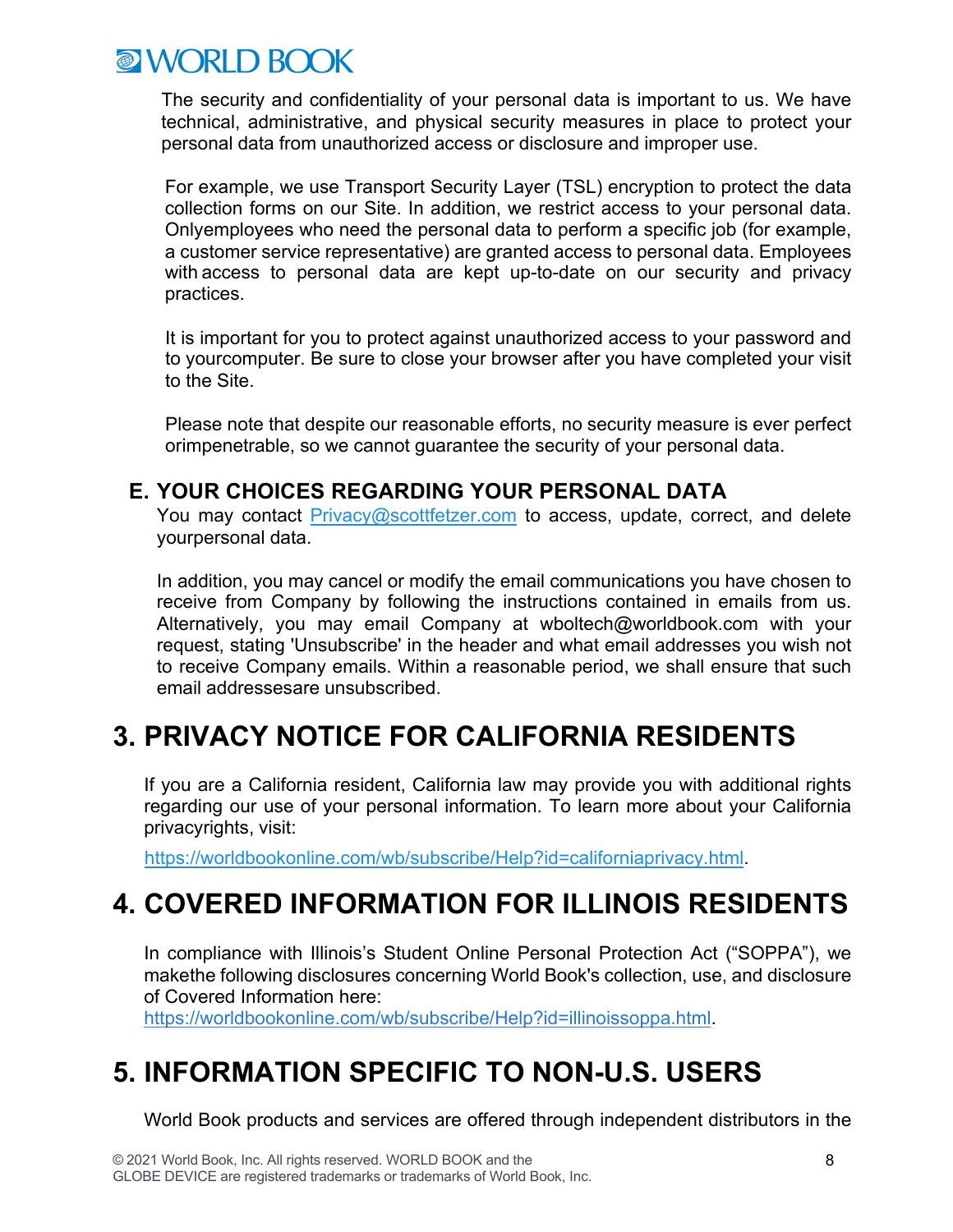European Union and World Book seldom offers products and services directly in the European Economic Area (which includes the EU and Switzerland), and generally this is done on an offline basis. World Book does not believe it has any direct obligations under theEU's General Data Protection Directive ("GDPR") or other EEA privacy laws. However, World Book supports the transparency and information objectives of the GDPR and other EEA privacy laws and therefore is providing the following information as a notice to EEA users of Online Services.

When this Privacy Policy uses the phrase "Personally Identifiable Information" or "PII", these phrases cover everything that constitutes "personal; data" for purposes of the GDPRand other EEA privacy laws.

**Controller:** World Book, Inc., a company incorporated in Delaware, U.S.A.

**Purpose and Legal Basis for Processing:** We process your PII to support our legitimate interests of providing you with information regarding World Book products andservices and in particular to respond to requests you specifically make to us regarding World Book products and services. See also the section entitled "How we use your personal data" above.

**Recipients:** Please see the section entitled "How we use your personal data" above.

**International Transfers:** As indicated above, World Book and its IT systems are maintained in the United States. Any PII you submit to us is held in the United States.

**Personal Information Retention:** When you enter your details in this site, the data is generally retained for a period of 12 months from the last date of our contact with you, although it may be deleted earlier.

**Data Subject Rights:** To the extent permitted by law, you are entitled to obtain information on the processing of your PII, to object to the processing of your PII, to make use of your right to data portability and to have your PII data rectified or deleted or its processing restricted. You are also entitled to lodge a complaint with a supervisory authority, which is generally the supervisory authority where you work and/or are resident.

If you have given us your consent to contact you, you may revoke this consent at any time. Such revocation will not affect any PII which is processed by us on another legal basis, for example, to fulfill our obligations to ensure you are provided with any World Book products and services which we are committed to providing you.

### **6. HOW TO CONTACT US WITH QUESTIONS**

If you have any questions about this Privacy Policy, we'll do our best to answer them promptly. You can contact us at: wboltech@worldbook.com or by calling 800-338- 8382.

## **7. CHANGES TO THIS PRIVACY POLICY**